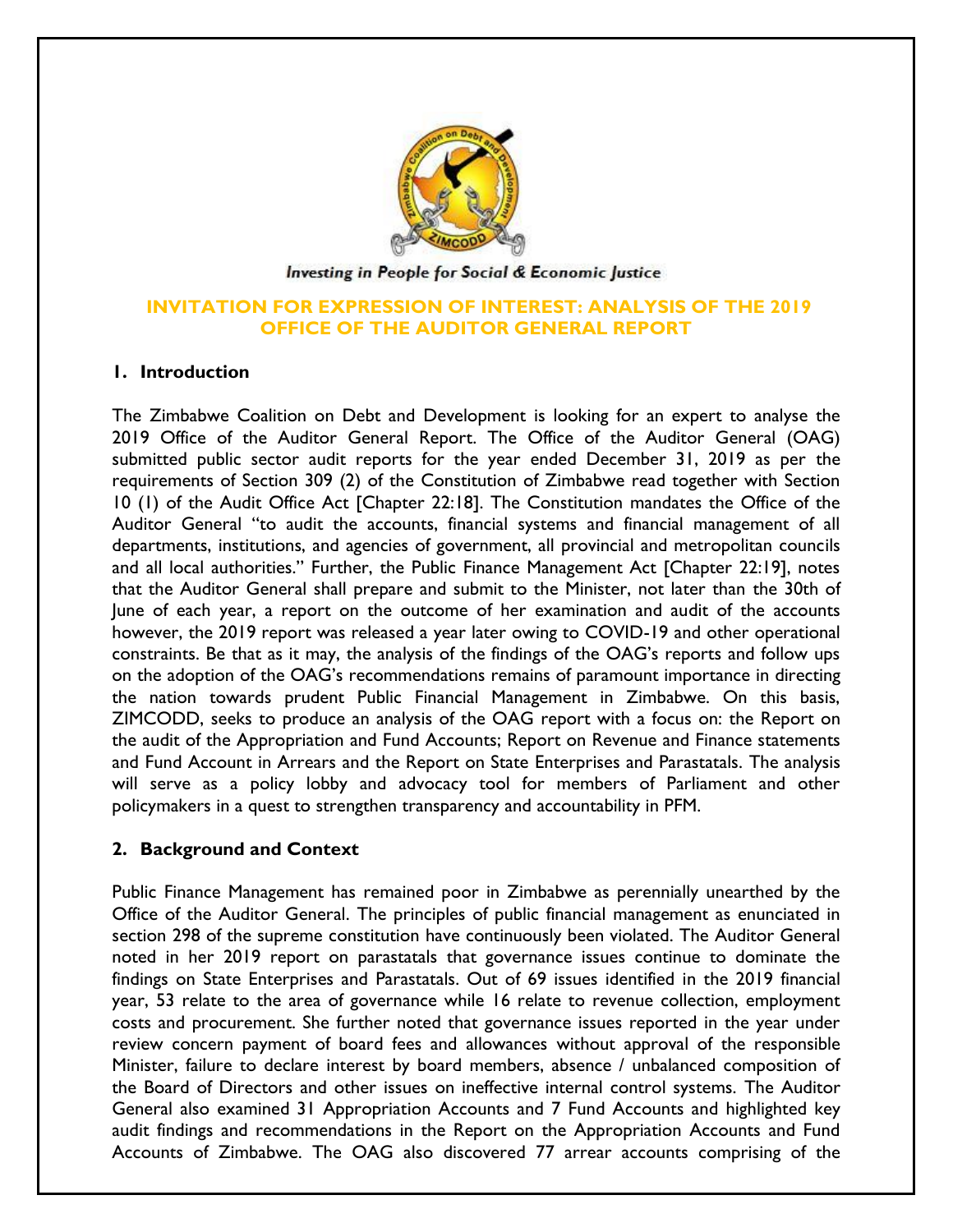Revenue and Finance Statements and Fund Accounts of Zimbabwe which highlighted governance issues; poor revenue collection and debt management; procurement irregularities among other pertinent issues.

 $ZIMCODE$  is in the  $3<sup>rd</sup>$  year of implementing the Strengthening Transparency and Accountability (STAP) project whose overall goal is of promoting transparency and accountability in the management of public finances. To this end, an analysis of the OAG report contributes to two main objectives of the STAP project which are to influence the legislative and institutional reform of public finance management by 2023 & to increase capacity and effectiveness of Parliament's oversight role in the management of public finances in the course of the 9th Parliament. A comprehensive analysis of the OAG report is critical in ensuring that OAG findings are publicized and to inculcate a culture of transparency and accountability in public resource use. The analysis should therefore seek to improve the capacity of the parliament and of citizens to exercise oversight on the management of public finances and to demand accountability from the Executive. Thus, a comprehensive and shrewd analysis which presents possible policy interventions that contribute to PFM policy reforms is necessary for the country to gravitate towards sound public finance management anchored on transparency and accountability.

# **3. Objectives:**

The analysis should satisfy the following objectives:

- Produce an astute analysis of the 2019 OAG report from both social and economic justice and sound PFM lens (maximum length-15 pages);
- Flag out cases of misuse and abuse of public resources and provide insights on implications of such resource mismanagement on the realization of social and economic justice and overall sound public finance management in Zimbabwe; and
- On the basis of the analysis, recommend actionable policy alternatives to responsible stakeholders to promote transparency and accountability in the management of public finances.

# **4. Roles and Responsibilities of the consultant**

The Consultant shall produce an analysis of the 2019 OAG report from a socio-economic justice and public finance management perspective.

# **5. Deliverables**

An astute report on the analysis of the 2019 OAG report. The report will be guided by the following outline:

- a. Desktop analysis of recent PFM trends, challenges and key developments including legal and institutional reforms (or lack thereof);
- b. Situating the OAG Report within the PFM architecture and present-day political economy (role, importance and relevance);
- c. Outline and analysis of OAG Report's key findings and their implications for PFM & social and economic justice in Zimbabwe (*presenting highlights of key issues in the report in a manner consumable to all citizens and also demonstrating foregone benefits*). Where possible demonstrate how each case militate against attainment of a particular SDG.